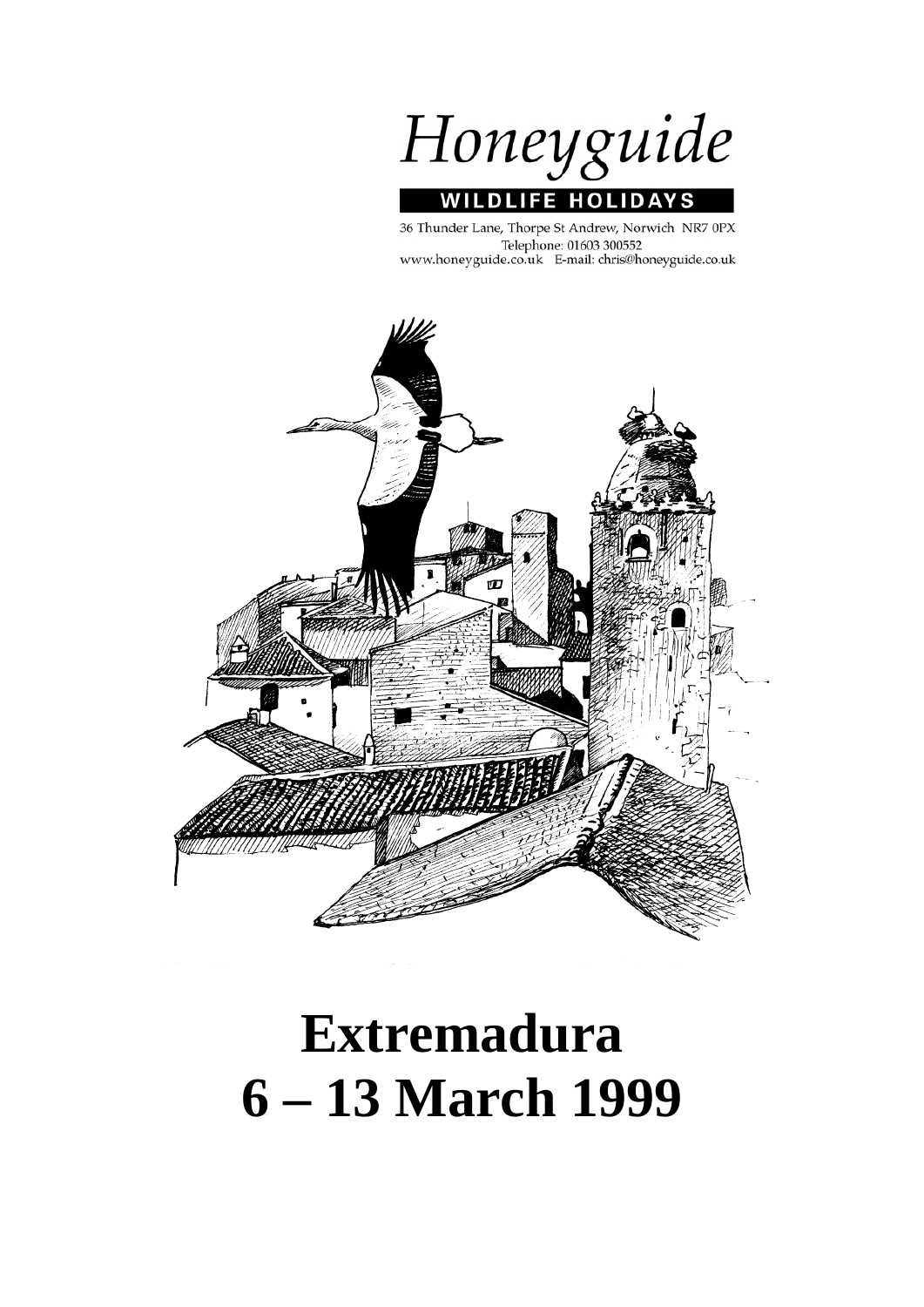**Extremadura 6 – 13 March 1999** 

# **The group**

Margaret Biggs Anne & Colin Davies Pete Etheridge Kathy Gibson Dale Newton Mike Freer Rex Glover Margaret & Manfred Gorlin Alan Greengo Maurice Hutt John Minihane Margaret Silcocks Neville Skinner Kathy Archibald **Leaders** Rob Macklin Suffolk Graham Hearl Mallorca

Daily log by Graham Hearl, bird checklist by Rob Macklin, flower highlights by Kathy Archibald, illustrations by Rob Hume. Front cover: white storks at Trujillo

As with all Honeyguide holidays, £25 of the price of the holiday was put towards a conservation project, in this case for La Sociedad Española de Ornitología (SEO), the Spanish Ornithological Society, and its work in Extremadura. During the holiday, Carlota Viada Sauleda of SEO's Madrid office twice came to Trujillo to collect the cheque for £830 from this year's two holidays in Extremadura (£25 per person x 32 plus an extra donation). This was then topped up by further generous contributions when Graham auctioned spare wine.

This brings the total given to SEO since the first Honeyguide holiday in Spain in 1991 to £4,650, and the total from all Honeyguide holidays to £17,425 (at the end the 1999 season). A thank-you letter from Carlota appears at the end of this report (but not this web version).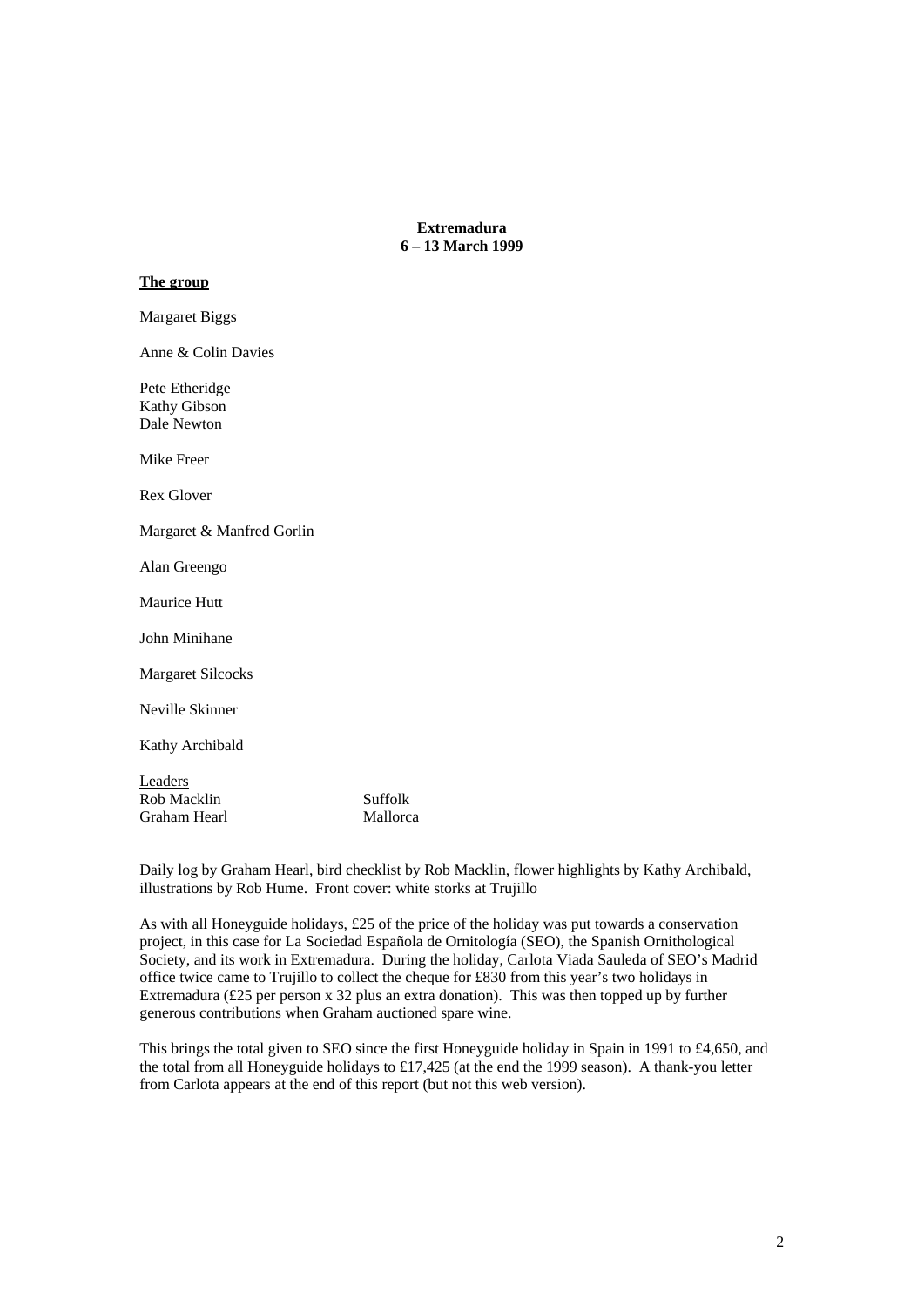# **Extremadura 6-13 March 1999**

# Saturday 6th March - Travel Day

Rob travelled with the party from Gatwick while I met up with them at Barajas airport, Madrid, having flown direct from Mallorca. The flight was on time and having sorted how to work the handbrake on our new Mercedes minibuses we were off to Extremadura. We encountered some traffic around Madrid but still arrived just before 10-30 pm in time for a meal of which most of the party partook.

# Sunday 7th March - Belén Plain

A good start as just outside of the village of Belén we immediately found Spanish Sparrows - in previous years a hard-to-find species but here they were all over the plain. Southern Grey Shrike caused some excitement and, of course, White Storks were the stars of the early morning. Travelling farther into the plain we encountered Little and Great Bustard at some distance but much better was to come. We walked down a wide track and Dale spotted a group of 13 Great Bustards at some distance. We walked slowly and quietly getting better and better views until we could actually see their whiskers - what a sight.

In the meantime we had been collecting bird of prey sightings and here we added a female Hen Harrier to go with Black and Griffon Vultures, Common and Lesser Kestrels, Common Buzzard, Red Kite and a somewhat distant Egyptian Vulture - not a bad start. After this stunning morning we stopped for lunch near a White Stork colony seeing, among other things, a really nice fresh Spanish Festoon butterfly.

After lunch we continued round the Belén plain, stopping at a garage for LOTS of tissues for the two Kathys. We finished our day walking beside the Río Almonte seeing Green Sandpiper, two Kingfishers, Serin, our third Short-toed Eagle and not forgetting the dozen or so Azure-winged Magpies that greeted us on arrival. We returned to base tired but very happy. How could we continue this on the morrow?

# Monday 8th March - Monfragüe

After a fairly early breakfast we decided to go to Monfragüe. We stopped for short time at Arroya de la Vid with no real success and then continued on to the Castillo de Monfragüe. This entailed a short sharp climb up some steps to magnificent views over the surrounding countryside and real close-ups of vultures, especially Griffons. Dale and I found a Dartford Warbler when descending from the Castillo which was really close and stayed long enough to give excellent views.

We then moved on to the Peña Falcon viewpoint by the road where Kathy Archibald spotted a Black Wheatear way across the Río Tajo - was Dale pleased!! YES - one of his wanted species. We missed Rock Bunting for most but Neville got a good view. We needed moved on and stopped for a coffee at Villareal de San Carlos.

The viewpoint over the Río Tajo at the Embalse de Torrejon for Griffons was our lunch-stop. We then spent an hour looking for large raptors at La Bascula with some success with a rather distant Golden Eagle, many Short-toed Eagles, Griffon and Black Vultures plus a Subalpine Warbler close by. It was here that Kathy scored again when she spotted, at very long distance, a flock of nine birds purposefully travelling north. These turned out to be Common Cranes when they came right over our heads, rather late as most of their congeners had already left the area but a very good sighting for us Honeyguiders. We worked very hard at this viewpoint for Spanish Imperial Eagle to no avail, but Dale really came into his own at the Tiétar cliffs when he said 'Oy look at this raptor' and yes, it was a Spanish Imperial Eagle. This bird started off quite close above us but soon travelled away at a rate of knots but most people had good views of this rare bird in this region. Time was marching on so we left this superb area and returned to Trujillo just in time for a toothbrush for Margaret.

This evening Carlota from SEO arrived to give us a good run-down of conservation in Extremadura and the Coto Doñana. Manfred gave her the cheque in good style; many questions were asked and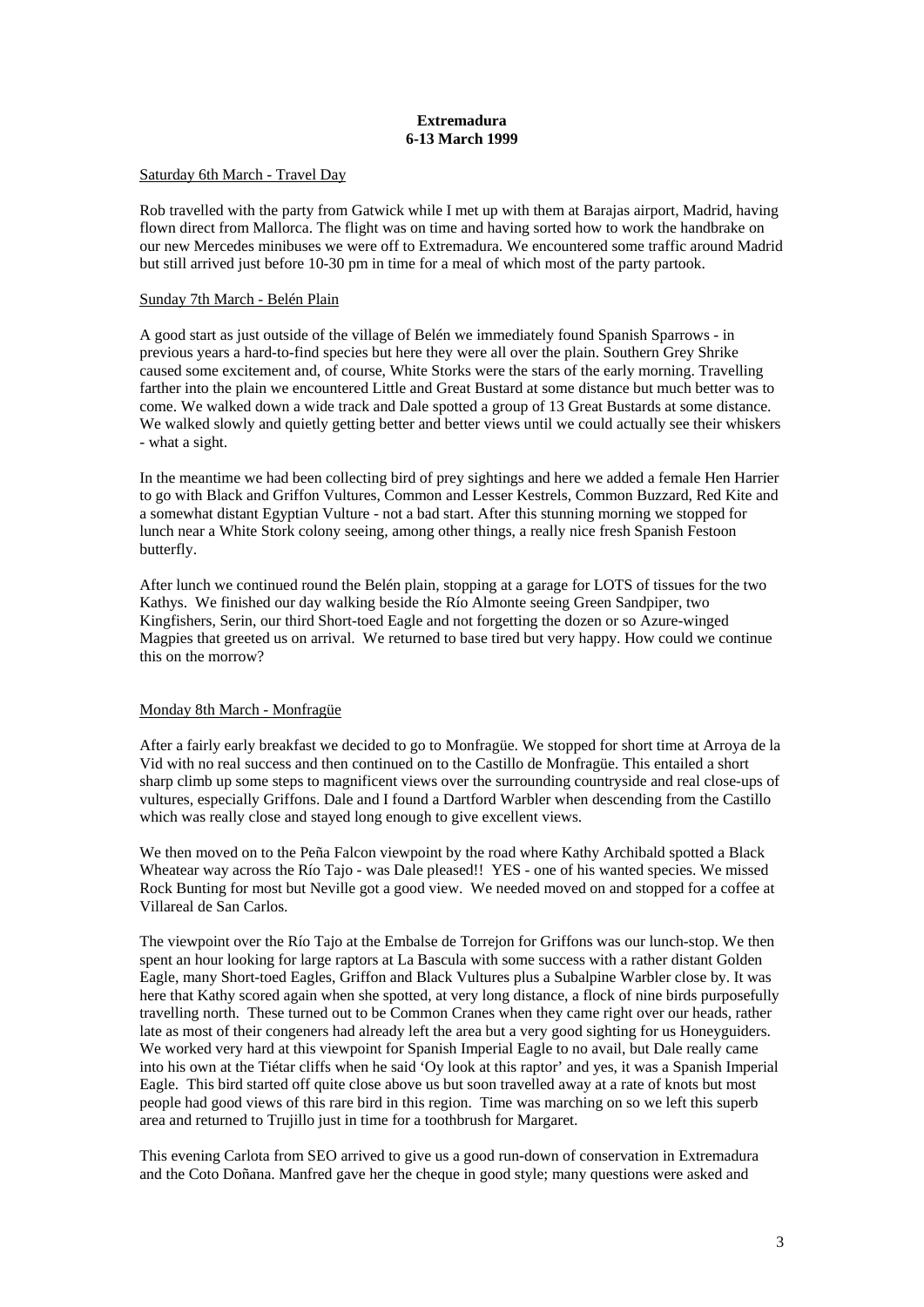answered and we had finished two days of fantastic birding in this wonderful area - we could not wait for the following day. Our total at the log was approaching ninety - we were all trying to get ahead of Chris from his first Extremadura holiday last year.

# Tuesday 9th March - Valdesalor

We changed today's venue as the weather forecast was not good for the following day, so we decided to head for Valdesalor, really the only steppe/plain where we could walk out on for any distance. Our journey west to Cáceres was eventful to say the least: doing 100 km per hour we spotted a Blackshouldered Kite on a roadside telegraph wire. Luckily for the leaders it decided to fly off so we did not have to think about disembarking 18 people by a dangerous road. Nonetheless most got brief but very close views of this stunning bird.

We then continued on to Cáceres, negotiated the town well and arrived at Valdesalor in good time. The weather was cold - certainly for me - but although it was cloudy it was dry above and underfoot so we went for it. Our first birds were a Great Spotted Cuckoo and a flock of nine Black Kites. The wind was cold but we headed up into the plain with only one big Mastin dog to greet us and that was behind a fence. Our walk produced various species including Golden Plover, but the stars here were a flock of Black-bellied Sandgrouse in flight, some quite close so everyone had good views eventually.

We lunched early behind a wall for shelter and returned to our vans. The three in front got very close to a flock of 50+ Common Waxbills, an escape in southern Europe which is doing rather well. We then headed back through Cáceres - always an interesting experience - and took the scenic route back to Trujillo just north of the main road. We immediately saw Pin-tailed Sandgrouse *very* close. They stayed for a few moments and then took off; however a probable breeding pair stayed well within 'scope range and gave everybody superb views of this difficult to see species; the male in full summer plumage was especially spectacular.

Along this road numerous flocks of Goldfinches were seen plus a stop overlooking a small pond gave us a female Montagu's Harrier to add to the Hen Harriers that we had previously seen. Trying to get back to base we headed into Santa Marga de Magasca. Oh dear! Road works were still in progress from the previous year and we had to negotiate very narrow streets to get out - a leader's nightmare. However we negotiated successfully and finished the day with very close views of three Great Bustards - a male and maybe two females or sub-adult males - anyway great views. Back at base our log now totalled 97 species; Rob was especially pleased to now have beaten Chris on his first visit!

# Wednesday 10th March - Monroy

Our usual start after breakfast saw us taking the Monroy road just north of Trujillo on a windy and cold morning. We gained Cetti's warbler, heard at the first stop by a pool, but the main sightings for the morning were a flock of more than 70 Little Bustards, spotted by Dale with a few even stopping to give a good view on the ground, and another Great Spotted Cuckoo. Approaching Monroy we stopped at the Río Almonte where Rob spotted a high Red-rumped Swallow and told the first bus about a few Rock Sparrows seen in the yard of a nearby farm at the top of the gorge. We returned and achieved similar views to those obtained earlier.

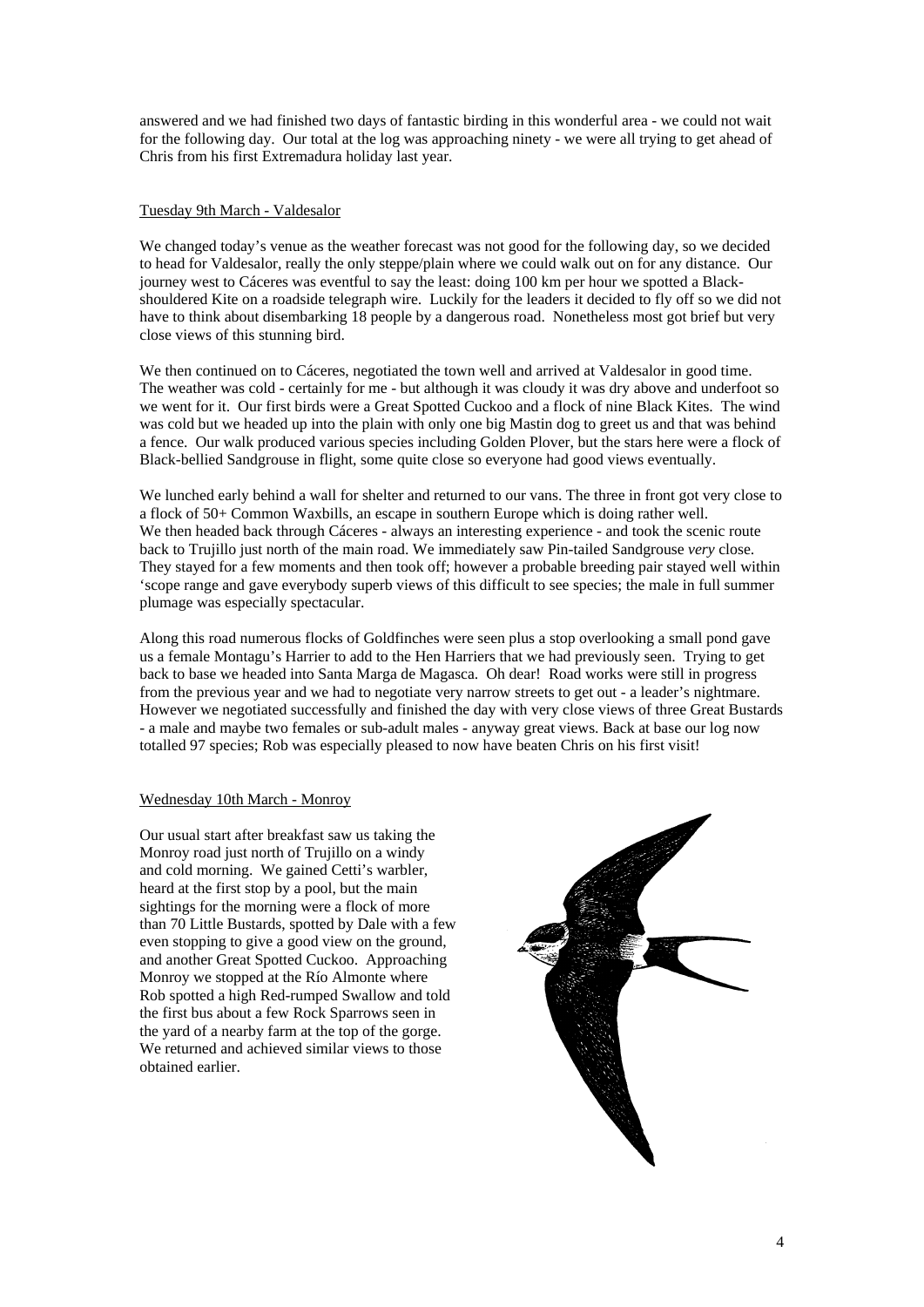We then continued to Monroy for a much needed coffee stop and lunched with Azure-winged Magpies a little farther north. At the next stop, along the ridge towards Torrejon El Rubio, we were walking down a track looking for anything when Mike called a Black-shouldered Kite in flight. This time we all had good views of the bird in flight and perched in the telescope - a much-wanted bird and not guaranteed on any trip.

With the day now getting away from us we returned via the Monfragüe road with Rob stopping at a couple of small reservoirs desperate for a Moorhen - he succeeded. Our total now for the trip was 105 - Rob was now very happy.

# Thursday 11th March - Belén plain and Trujillo

The weather did not look too good but after breakfast we revisited the Belén plain. It was certainly cold but at our first stop we were entertained by three Great Spotted Cuckoos chasing each other and calling incessantly. We also had good views of a perched Woodlark, were surprised by an overflying Curlew and Kathy heard a Whimbrel.

Further into the plain we saw yet again Great and Little Bustards but little else except for six Griffon Vultures sitting in a field - we presumed because of the rain. We therefore returned to our hotel and dined on our enormous picnic lunches in the shelter of the covered terrace.

After lunch we braved the imminent rain and walked in to the town of Trujillo where we visited the castle and went our separate ways via various bars. Neville decided to visit a pond he had seen from the castle and what a good move - on his return we gathered up the people who had returned early from the town and went straight to this site. We saw Black-winged Stilts, two Little Ringed Plovers, two Black-tailed Godwits, 32 Little Grebes, 10 or more Water Pipits, Little Egrets, a Grey Heron, numerous Swallows with a few Sand and House Martins and a Red-rumped Swallow; what a find with the water level being just right for waders.

# Friday 12th March - Monfragüe

Our last day - we first visited Neville's pond (actually a disused fishpond) and found all the previous day's birds for everyone. We then headed to the best spot in Extremadura, the Monfragüe National Park. Our first stop was at Peña Falcon watching the usual Griffon and Black Vultures plus really good views of Rock Bunting and also seeing Blue Rock Thrush, Firecrest (new for the holiday) plus other passerines. We also stopped at the old bridge, now exposed by the reduced water level, but apart from more vultures there was little else so we headed for a coffee stop, again at Villareal de San Carlos where they make the best coffee in the whole of Extremadura.

After visiting the information centre at Villareal de San Carlos we lunched at La Bascula, a wonderful viewpoint but didn't succeed with Spanish Imperial Eagle so we carried on to another favourite spot, the Tiétar cliffs. Here we did see two Spanish Imperial Eagles that everybody got a good look at as they sailed up and down the cliffs. We actually discussed identification as they were both immatures in somewhat drab plumage. One even had a radio transmitter on its back so must have been last year's bird.

We returned to base via a stop on the Río Almonte where we saw a Barn Owl, and then to the local Spar where we all bought some excellent Turon chocolate. The final list at the log totalled 116, a tremendous total for Extremadura and mainly because we had some serious birdwatchers on the holiday, excellent observers who were spotting everything. All in all an excellent holiday with splendid views of most of the region's specialities.

# Acknowledgements

To all the party for being such jolly and cheerful participants and all good company to be with. To Kathy Archibald for 'doing' the flowers with a great deal of help from Margaret Silcocks. To Dale for his tremendous spotting ability and eyesight, especially for raptors, and finally to my co-leader for being - well … Rob!! *Graham Hearl, RSPB/GOB Representative, Mallorca*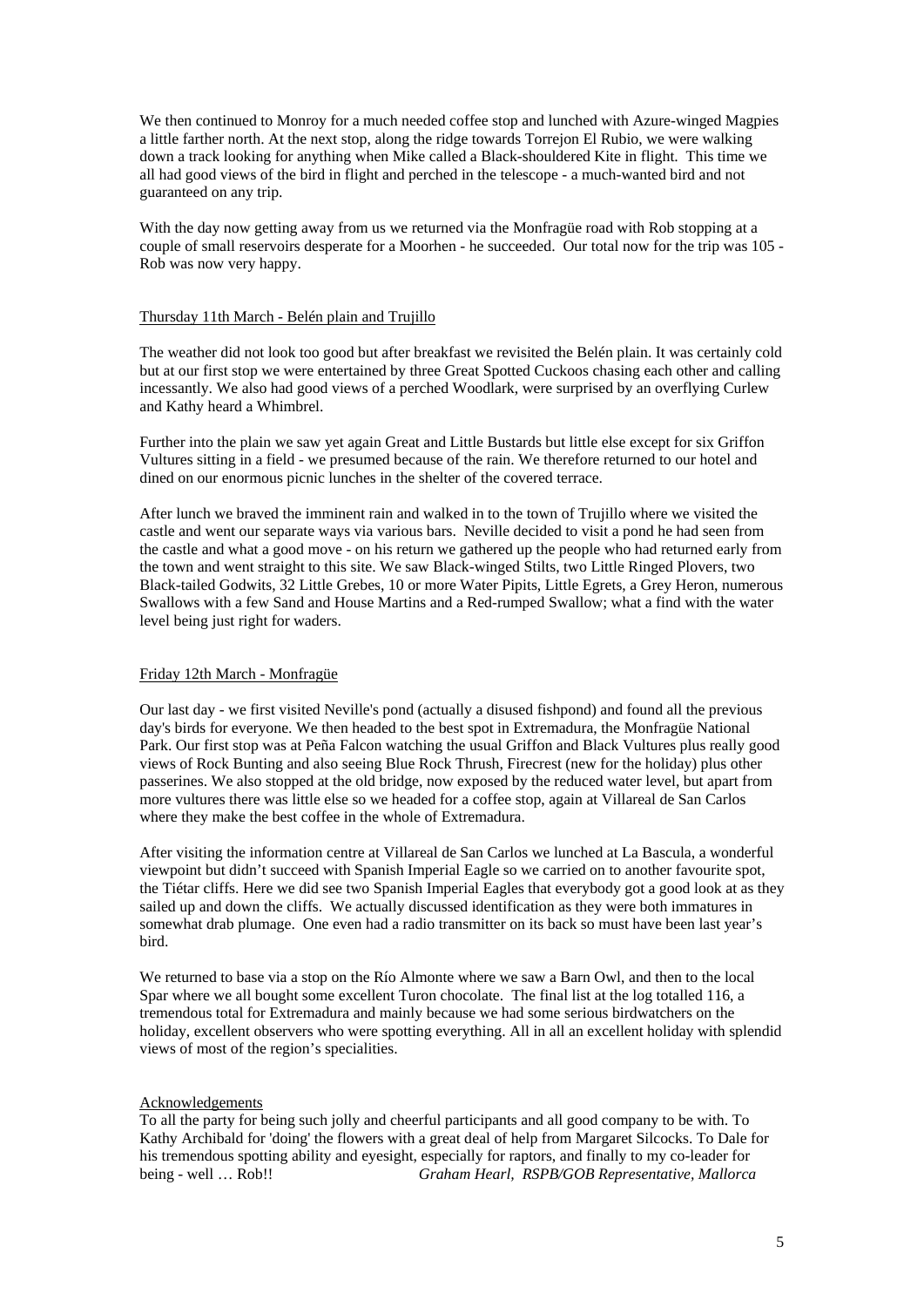# **Extremadura - 6 – 13 March 1999 Systematic Bird List**

This early spring trip produced a total of 117 species which included good numbers of the region's specialities including **Great** and **Little Bustard, Pin-tailed** and **Black-bellied Sandgrouse** and **Black Storks.** The number of **White Storks** had to be seen to believed with nests perched on any conceivable vantage point. The raptors were excellent with 16 species recorded including the elusive **Black-shouldered Kite** and several **Imperial Eagles.** A pair of **Black Wheatears** at Peñafalcon was a good find and we were also rewarded with good numbers of **Azure-winged Magpies** and **Southern Grey Shrikes.** The order and nomenclature follows the "Birding World Complete List of The Birds of the Western Palearctic".

# **Little Grebe -** *Tachybaptus ruficollis*

One on a small pond on the outskirts of Monfragüe national park on March 8th with two on another small pond just north of Cáceres on March 9th. A large flock of 32 were located on a series of ponds in Trujillo on March 10th and were still there on the following morning.

# **Great-crested Grebe -** *Podiceps cristatus*

One was on the water below the Tiétar cliffs on March 12th.

# **Cormorant -** *Phalacrocorax carbo*

Regularly recorded throughout the general area including 16 flying high to the south over the Belén plain on March 7th.

#### **Cattle Egret -** *Bubulcus ibis*

This species was usually found in the Trujillo area with peak counts of 11 on March 8th, 10 on March 10th, 11 on March 11th and eight on March 12th.

# **Little Egret -** *Egretta garzetta*

Small numbers were located in the Trujillo area although 11 were found on a series of ponds there on March 10th with 14 there on the 12th. Seven birds were on the Río Almonte by Venta la Barquilla on March 10th.

# **Grey Heron -** *Ardea cinerea*

Up to two birds were found on the Belén plain, Monfragüe national park and Valdesalor throughout the period.

# **Black Stork -** *Ciconia nigra*

This impressive species was located on the Belén plain on March 7th, 3 in Monfragüe national park on March 8th, two in the Monroy area on March 10th with one on the Río Almonte and a further three at Monfragüe on March 12th.

# **White Stork -** *Ciconia ciconia*

This area of Extremadura must be one of the strongholds of this species in Western Europe with birds nesting in every conceivable place in trees or on buildings. Several nests were found in the middle of Trujillo.

# **Gadwall -** *Anas strepera*

The only sighting involved two on a small pond north of Cáceres on March 9th.

# **Mallard -** *Anas platyrhynchos*

Small numbers were recorded on the small ponds dotted across the landscape in this area of Extremadura.

# **Teal -** *Anas crecca*

Three males were located on a small livestock pond in the Monroy area on March 10th.

# **Black-shouldered Kite -** *Elanus caeruleus*

This superb, delicate bird of prey was located from three sites with the first perched on a telegraph pole just to the west of Trujillo on March 9th. Another was seen briefly on the Trujillo - Monroy road on March 10th followed by a superb bird in display flight just north of Monroy later in the day.

#### **Black Kite -** *Milvus migrans*

The first sightings were one over the Trujillo - Monfragüe road and one at the Tiétar cliffs on March 8th followed by regular sightings throughout the area for the rest of the period.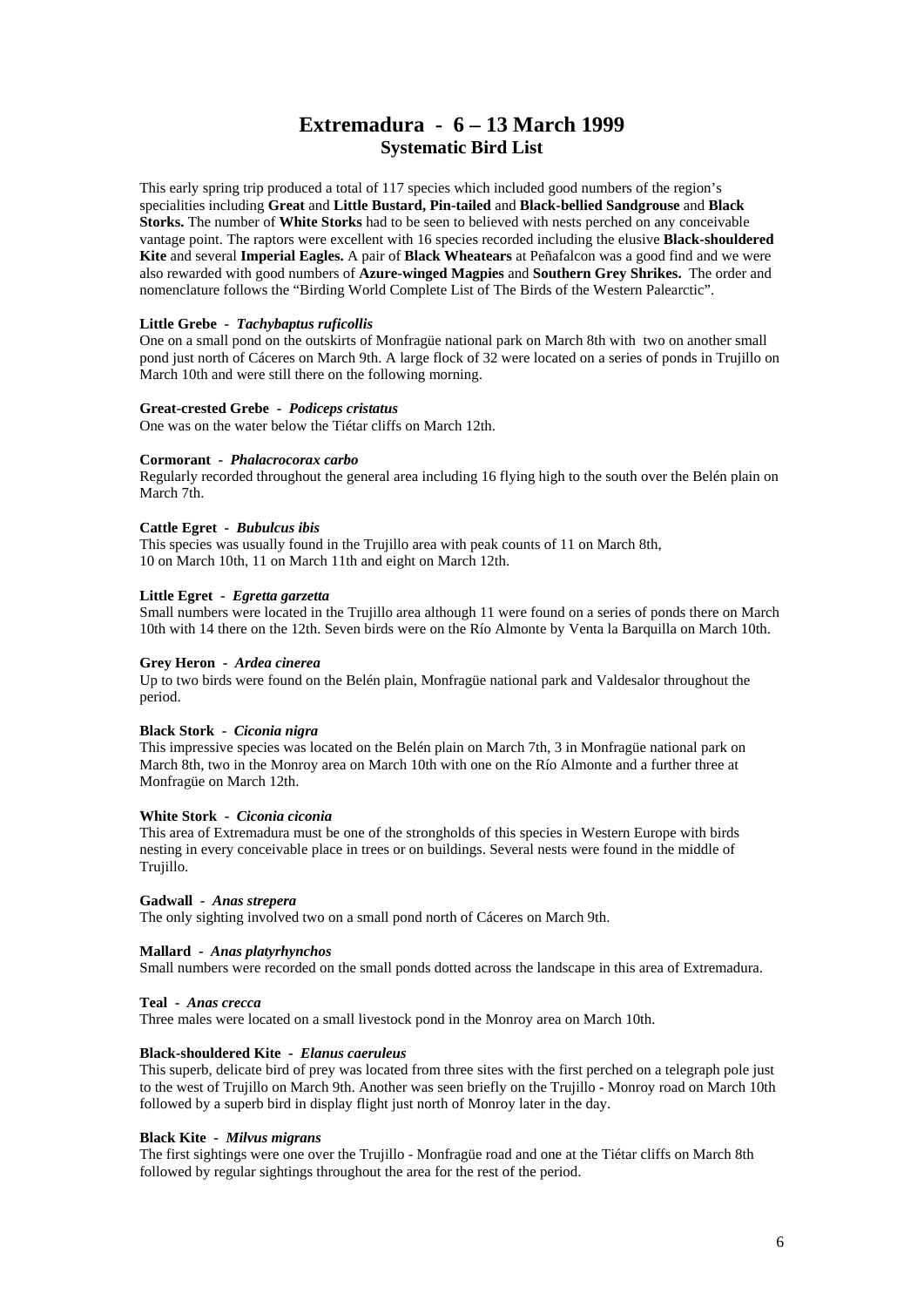# **Red Kite -** *Milvus milvus*

Common throughout this area of Extremadura although usually seen at lower levels over the plains and dehesas.

# **Egyptian Vulture -** *Neophron percnopterus*

Relatively common throughout the area with peak counts of six at Monfragüe on March 8th with eight there on March 12th.

# **Griffon Vulture -** *Gyps fulvus*

Another raptor species with a strong population and birds recorded throughout the area. Peak counts included 100+ at Monfragüe national park on March 8th and March 12th.

# **Black Vulture -** *Aegypius monachus*

This magnificent vulture was located in several areas with four on the Belén plain on March 7th, five at Monfragüe on March 8th, two north of Cáceres on March 9th, ten in the Monroy area on March 10th and several more at Monfragüe on March 12th.

#### **Short-toed Eagle -** *Circaetus gallicus*

Without doubt the most common and widespread eagle in the region at this time of year with birds recorded from all areas and peak counts of six in the Monfragüe region on March 8th and March 12th.

#### **Hen Harrier -** *Circaetus cyaneus*

A male and female were on the Belén plain on March 7th, two birds were located on the plains at Valdesalor on March 9th with two birds north-west of Cáceres, also on the 9th.

# **Montagu's Harrier -** *Circus pygargus*

A male and female were hunting the plains north-east of Cáceres in company with hen harriers on March 9th.

#### **Sparrowhawk -** *Accipiter nisus*

One was soaring at Monfragüe national park on March 8th and another was found at the Río Almonte at Venta la Barquilla on March 10th.

# **Buzzard -** *Buteo buteo*

Probably the most widespread and common bird of prey in this area of Extremadura with records from all areas but particularly in the dehesas.

# **Spanish Imperial Eagle -** *Aquila adalberti*

A superb adult bird was located soaring at the Tiétar cliffs, Monfragüe on March 8th before four birds were found at the Tiétar cliffs on March 12th. The latter record all seemed to involve immature birds.

#### **Golden Eagle -** *Aquila chrysaetos*

This scarce and elusive raptor was located at Monfragüe national park on March 8th and over Peñafalcon at Monfragüe on March 12th.

#### **Lesser Kestrel -** *Falco naumanni*

This species has declined drastically in southern Europe over recent years but still maintains a stronghold in this area of Extremadura. There was a strong population centred around the town of Trujillo and these birds were often seen hunting the surrounding plains. Also seen at Monfragüe, Valdesalor and the Monroy area.

# **Kestrel -** *Falco tinnunculus*

Small numbers were recorded from all areas in this area although it is probably less numerous here than the Lesser Kestrel.

# **Peregrine Falcon -** *Falco peregrinus*

Only located at the very highest level within Monfragüe national park with two soaring over Castillo Monfragüe on March 8th and two at the Tiétar cliffs on March 12th.

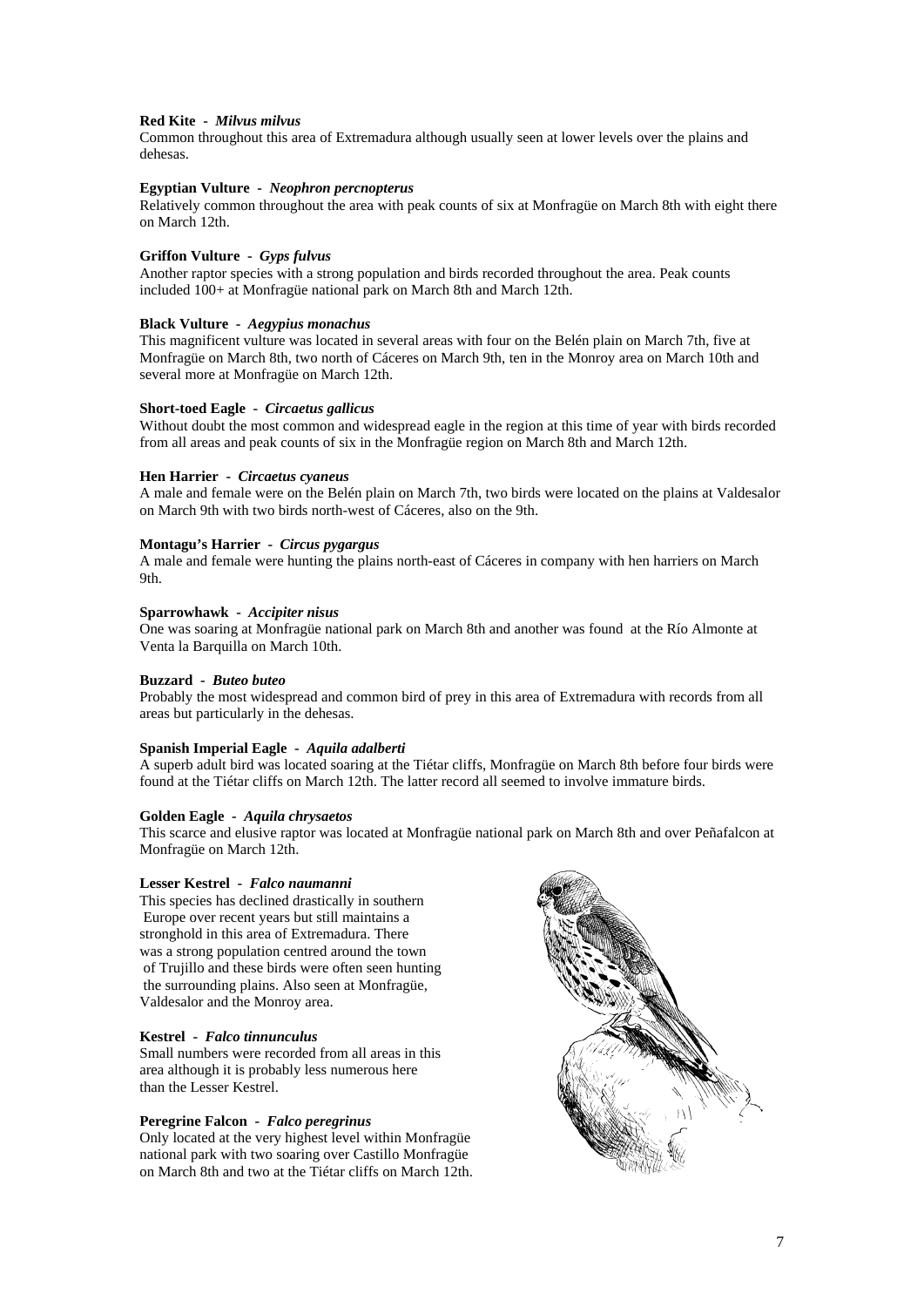#### **Red-legged Partridge -** *Alectoris rufa*

Widespread and relatively common across the plains and dehesas with a peak count of 10 north-west of Cáceres on March 9th.

#### **Moorhen -** *Gallinula chloropus*

Two were located on a livestock pond near Torrejon el Rubio on March 10th.

#### **Coot -** *Fulica atra*

A lone individual was on a small pond alongside the Trujillo to Monfragüe road on March 8th.

#### **Crane -** *Grus grus*

This wintering species usually leaves Extremadura in February so it was something of a surprise to see nine birds flying high over Monfragüe on March 8th.

#### **Little Bustard -** *Tetrax tetrax*

This area speciality was found throughout the region with 71 on the Belén plain on March 7th, 14 on the plains at Valdesalor on March 9th, 70 birds in the Monroy area on March 10th and 14 on the Belén plain on March 11th.

#### **Great Bustard -** *Otis tarda*

This magnificent species was located on the plains of Extremadura with 26 on the Belén plain on March 7th, two at Valdesalor and 25 to the north-west of Cáceres on March 9th & 10 on the Belén plain on March 11th.

#### **Black-winged Stilt -** *Himantopus himantopus*

A series of small ponds at Trujillo held nine birds in the evening on March 11th with eight birds there on the following morning.

#### **Little ringed Plover -** *Charadrius dubius*

This wader was unexpectedly scarce in the area with just two on a series of small ponds at Trujillo on March 11th with one there on March 12th.

#### **Golden Plover -** *Pluvialis apricaria*

Very much a plains species and a winter visitor to this area with 40 seen on the Belén plain on March 7th and 40 at Valdesalor on March 9th.

#### **Lapwing -** *Vanellus vanellus*

Relatively common and widespread across this region and an estimated peak count of 200 on the Belén plain on March 7th.

#### **Snipe -** *Gallinago gallinago*

Individual birds were recorded at the Río Almonte at Jaraisejo on March 7th, at a livestock pond on the Trujillo to Monroy road on March 10th and one at Trujillo on March 12th.

# **Black-tailed Godwit -** *Limosa limosa*

Three birds were located in the evening of March 11th on a series of small ponds at Trujillo and were also found there the following morning.

#### **Whimbrel -** *Numenius phaeopus*

The only record involved one flying high over the Belén plain on March 11th.

# **Curlew -** *Numenius arquata*

The only record involved two birds on the Belén plain on March 11th.

# **Redshank -** *Tringa totanus*

Two birds were located on a series of small ponds at Trujillo on March 12th.

#### **Green Sandpiper -** *Tringa ochropus*

Several migrants were seen in the region making use of the river valleys and livestock ponds with a peak count of three on the Belén plain on March 7th.

#### **Lesser Black-backed Gull -** *Larus fuscus*

One was at Valdesalor on March 9th followed by another individual on a series of ponds at Trujillo on March 11th & 12th.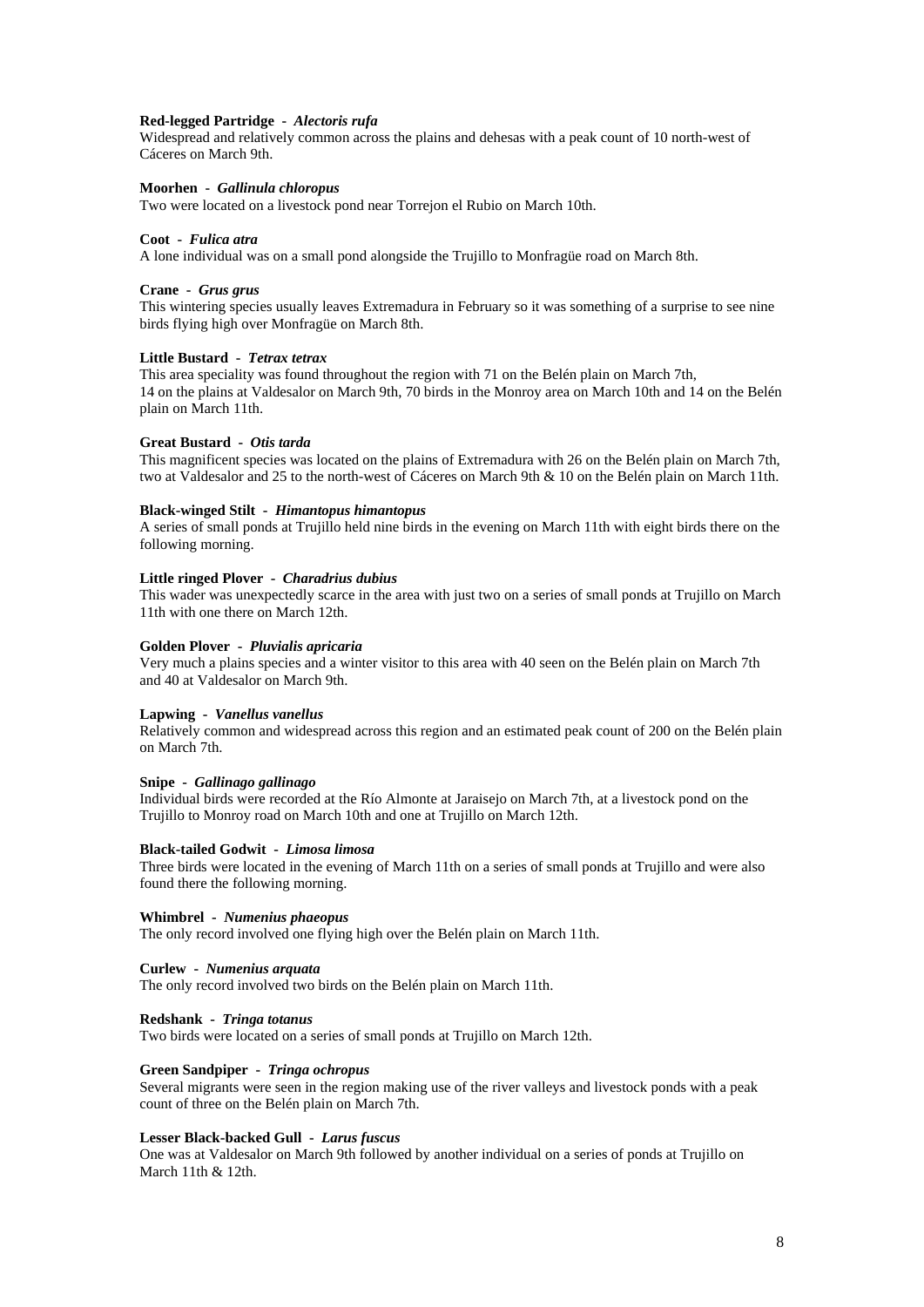# **Black-bellied Sandgrouse -** *Pterocles orientalis*

Six of these superb local specialities were seen on the plain at Valdesalor on March 9th, including two which gave a stunning fly-past. A further two birds were then located in the Monroy area on March 10th.

#### **Pin-tailed Sandgrouse -** *Pterocles alchata*

Two birds were seen briefly near the village of Belén on March 7th before superb views were had of a flock of 27 to the north-west of Cáceres on March 9th.

# **Rock Dove -** *Columba livia*

Two birds at Valdesalor on March 9th looked to be pure stock although they were seen around a farmstead. Approximately 30 birds were located at Monfragüe national park on March 12th and most of these appeared to be pure. This species does tend to hybridise with feral pigeons thereby diluting their wild origins.

# **Woodpigeon -** *Columba palumbus*

Widespread and common across the region but especially in Monfragüe national park where several hundred were seen on the two visits on March 7th & 12th.

#### **Collared Dove -** *Streptopelia decaocto*

The only sighting involved two birds at Valdesalor on March 9th.

# **Great-spotted Cuckoo -** *Clamator glandarius*

This species was not recorded until March 9th when one was showing well at Valdesalor. Further sightings involved two on the Trujillo to Monroy road on March 10th, three on the Belén plain on March 11th and one alongside the Trujillo to Monfragüe road on March 12th.

# **Barn Owl -** *Tyto alba*

One flushed from scrub on the hillside at the Río Almonte by Venta la Barquilla on March 12th.

#### **Little Owl -** *Athene noctua*

Several sightings involved five on the Belén plain on March 7th followed by one alongside the Trujillo to Monfragüe road on March 8th.

#### **Swift -** *Apus apus*

A late arrival was heralded by three birds around the Hotel las Cigüeñas at Trujillo at dusk on March 10th. This was followed by four over Trujillo on March 11th with one there on March 12th.

#### **Pallid Swift -** *Apus pallidus*

Three birds were seen over the Hotel las Cigüeñas at Trujillo in the late afternoon on March 11th followed by, possibly the same three birds, over a series of small ponds at Trujillo the following morning.

#### **Kingfisher -** *Alcedo atthis*

Two birds were along the river at the Río Almonte by Jaraisejo on March 7th followed by one at Monfragüe national park on March 8th and one at the entrance to the great plain at Valdesalor on March 9th.

#### **Hoopoe -** *Upupa epops*

This region of Extremadura must be one of the better places to this remarkably striking bird in Spain. It was recorded each day and from all areas with peak daily counts of 10+ on March 7th and 12 on March 12th. A pair were nest building opposite the Hotel las Cigüeñas.

#### **Great spotted Woodpecker -** *Dendrocopos major*

Three birds were seen or heard in Monfragüe national park on March 7th.

# **Calandra Lark -** *Melanocorypha calandra*

This resident species has one of its European strongholds on the plains of Extremadura with large numbers seen and heard in full song at the Belén plain, Valdesalor, north of Cáceres and in the Monroy area from March 6th to the 13th.

#### **Crested Lark -** *Galerida cristata*

Widespread and common across the whole region. Recorded from all habitats and in great numbers.

#### **Thekla Lark -** *Galerida theklae*

This species closely resembles Crested Lark and great care must be taken on its identification. Four birds were studied closely on the Trujillo to Monroy road on March 10th and were found to be this species.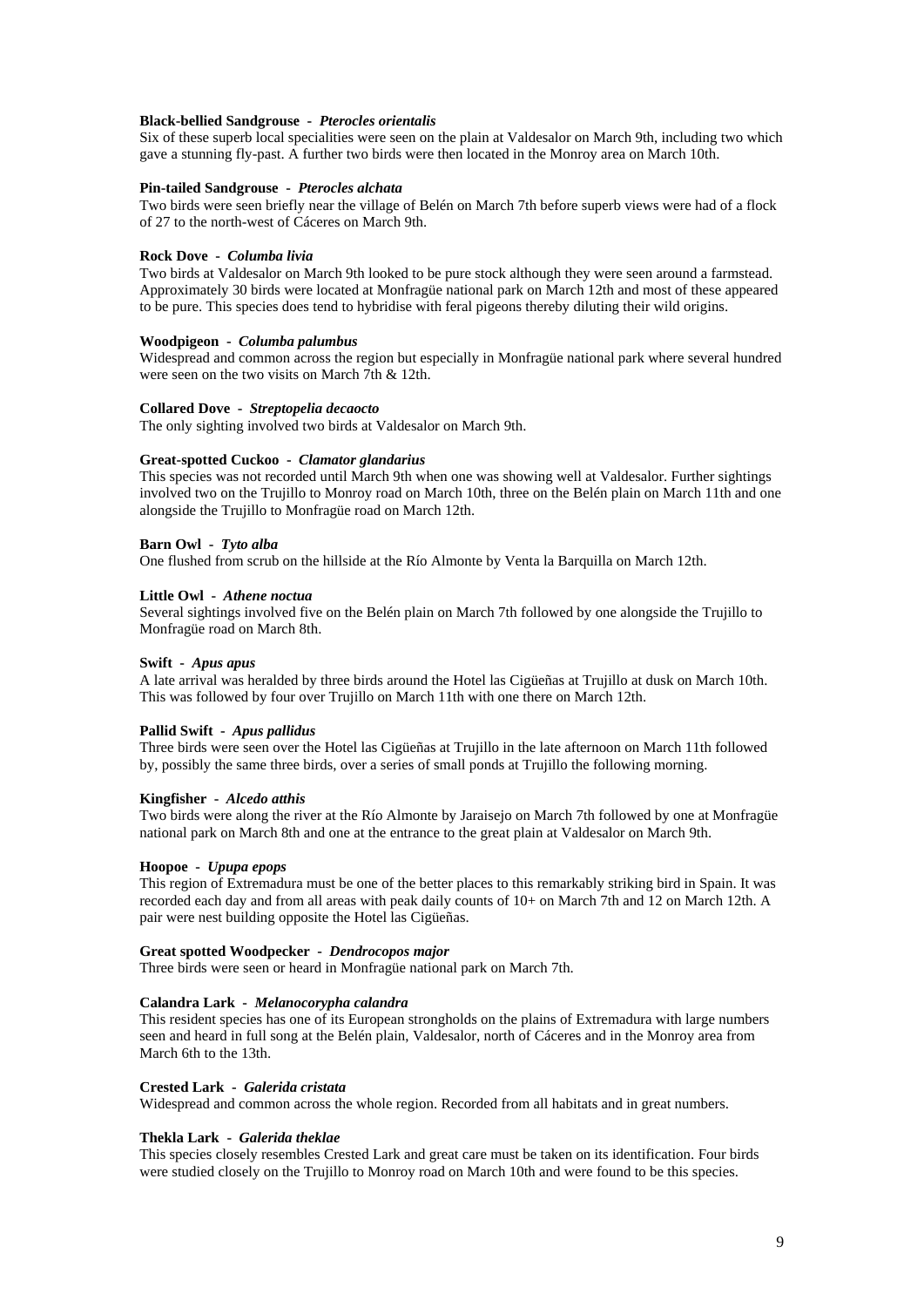# **Woodlark -** *Lullula arborea*

This amazing songster was one of the first birds recorded on the Belén plain on March 7th when its song could be heard drifting over the sparse terrain; at least two more birds were recorded throughout the rest of the day. Two more were located at Monfragüe national park on March 8th with another in song over the Belén plain on March 11th.

#### **Skylark -** *Alauda arvensis*

Rather scarce with just odd individuals recorded from the Belén plain on March 7th & 11th, Monroy on March 10th but at least three at Valdesalor on March 9th.

#### **Sand Martin -** *Riparia riparia*

The first individual was located at over a farm pond on the road to Monroy on March 10th followed by one over a series of small ponds at Trujillo on March 11th with three there on the following morning.

# **Crag Martin -** *Ptyonoprogne rupestris*

Fairly common and widespread across this area of Extremadura with peak counts of five at the Río Almonte bridge at Jaraisejo on March 7th, seven north-west of Cáceres on March 9th and 10 over the river by Monroy on March 10th.

#### **Swallow -** *Hirundo rustica*

Recorded throughout the period from March 6th to 13th and from a wide variety of habitats.

# **Red-rumped Swallow -** *Hirundo daurica*

Strangely absent until March 10th when one was seen briefly over the river at Monroy. This was followed by four over a series of ponds at Trujillo on March 11th and three at the Tiétar cliffs in Monfragüe national park on March 12th.

#### **House Martin -** *Delichon urbica*

Another hirundine to put in a late arrival with the first sightings being six at Monroy on March 10th followed by several birds at Trujillo on March 11th & 12th.

# **Meadow Pipit -** *Anthus pratensis*

Widespread and common across the area and occasionally seen in large numbers with several hundred on the Belén plain on March 6th.

#### **Water Pipit -** *Anthus spinoletta*

This winter visitor was recorded on three dates with two by the river at the Río Almonte bridge at Jaraisejo on March 7th, four at Trujillo on March 11th with just one there on March 12th.

# **Grey Wagtail -** *Motacilla cinerea*

Single individuals were at the Río Almonte bridge at Jaraseijo on March 7th, the Tiétar cliffs at Monfragüe on March 8th, in the Monroy area on March 10th and at Trujillo on March 11th &12th.

# **White Wagtail -** *Motacilla alba*

Widespread and common across the whole area and seen throughout the period from March 6th To 13th.

# **Wren -** *Troglodytes troglodytes*

Two were heard at Peñafalcon in Monfragüe national park on March 8th and one was seen in full song there on March 12th.

# **Robin -** *Erithacus rubecula*

Relatively common and recorded from the Belén plain on March 7th, Monfragüe national park on March 8th & 12th, Valdesalor on March 9th and Monroy on March 10th.

# **Black Redstart -** *Phoenicurus ochruros*

Widespread and relatively common throughout the area and recorded from a wide range of habitats.

#### **Stonechat -** *Saxicola torquata*

Widespread and relatively common in this area of Extremadura and recorded from a wide range of habitats.

#### **Black Wheatear -** *Oenanthe leucura*

A scarce species in this area. Was located at Peñafalcon in Monfragüe national park on March  $8<sup>th</sup>$ ; a male was alongside the water's edge and was then joined by a female.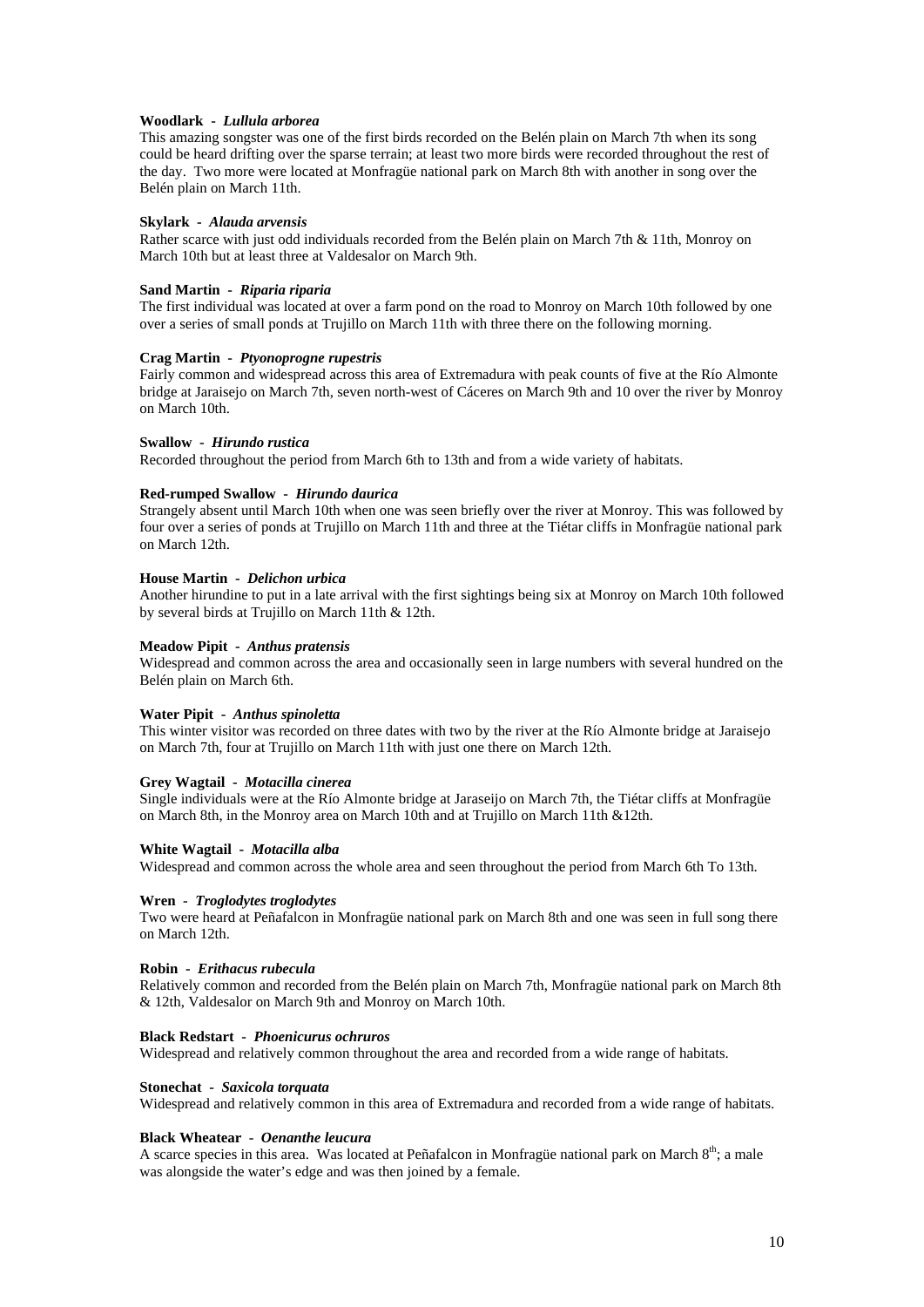#### **Blue Rock Thrush -** *Monticola solitarius*

Six birds at Monfragüe national park on March 8th included at least four at Peñafalcon then a male near Monroy on March 10th, another male on the Belén plain on March 11th and a minimum of three at Monfragüe on March 12th.

# **Blackbird -** *Turdus merula*

Widespread and common and recorded from all habitats.

#### **Song Thrush -** *Turdus philomelos*

Occasional sightings of individual birds were made at the Belén plain, Monfragüe national park, Valdesalor and Monroy from March 6th to 13th.

#### **Mistle Thrush -** *Turdus viscivorus*

Two by the Río Almonte bridge on March 7th were followed by one at Monroy on March 10th and two at Monfragüe national park on March 12th.

#### **Cetti's Warbler -** *Cettia cetti*

This resident warbler was particularly difficult to find with just two on the Trujillo to Monroy road on March 10th and one at Monfragüe national park on March 12th.

#### **Fan-tailed Warbler -** *Cisticola juncidis*

Three birds were located on the Belén plain on March 7th followed by two at Valdesalor on March 9th, one on the Trujillo to Monroy road on March 10th and one on the Belén plain on March 11th.

#### **Dartford Warbler -** *Sylvia undata*

One was showing well in the scrub below Castillo de Monfragüe on March 8th and two were located in the Monroy area on March 10th.

# **Subalpine Warbler -** *Sylvia cantillans*

Two birds were located in thick scrub at the Mirador La Basula in the Monfragüe national park on March 8th but were extremely difficult to see.

#### **Sardinian Warbler -** *Sylvia melanocephala*

Although a resident species this bird can be difficult to locate although six were found in Monfragüe national park on March 8th. Further sightings were made in the Monroy area on March 10th, the Belén plain on March 11th and Monfragüe on March 12th.

#### **Blackcap -** *Sylvia atricapilla*

One in Monfragüe national park on March 8th was followed by another at the same locality on March 12th.

# **Chiffchaff -** *Phylloscopus collybita*

Widespread and common throughout the area.

# **Firecrest -** *Regulus ignicapillus*

The only sighting involved one at Peñafalcon in Monfragüe national park on March 12th.

# **Long-tailed Tit -** *Aegithalos caudatus*

One at Monfragüe national park on March 8th was the only sighting during the period.

#### **Blue Tit -** *Parus caeruleus*

Relatively common and widespread with records from the Belén plain, Monfragüe national park and the Monroy area.

#### **Great Tit -** *Parus major*

Relatively common and widespread with records from the Belén plain, Monfragüe national park and the Monroy area.

# **Short-toed Treecreeper -** *Certhia brachydactyla*

This southern European speciality was located in a dead tree at Peñafalcon in Monfragüe national park on March 8th.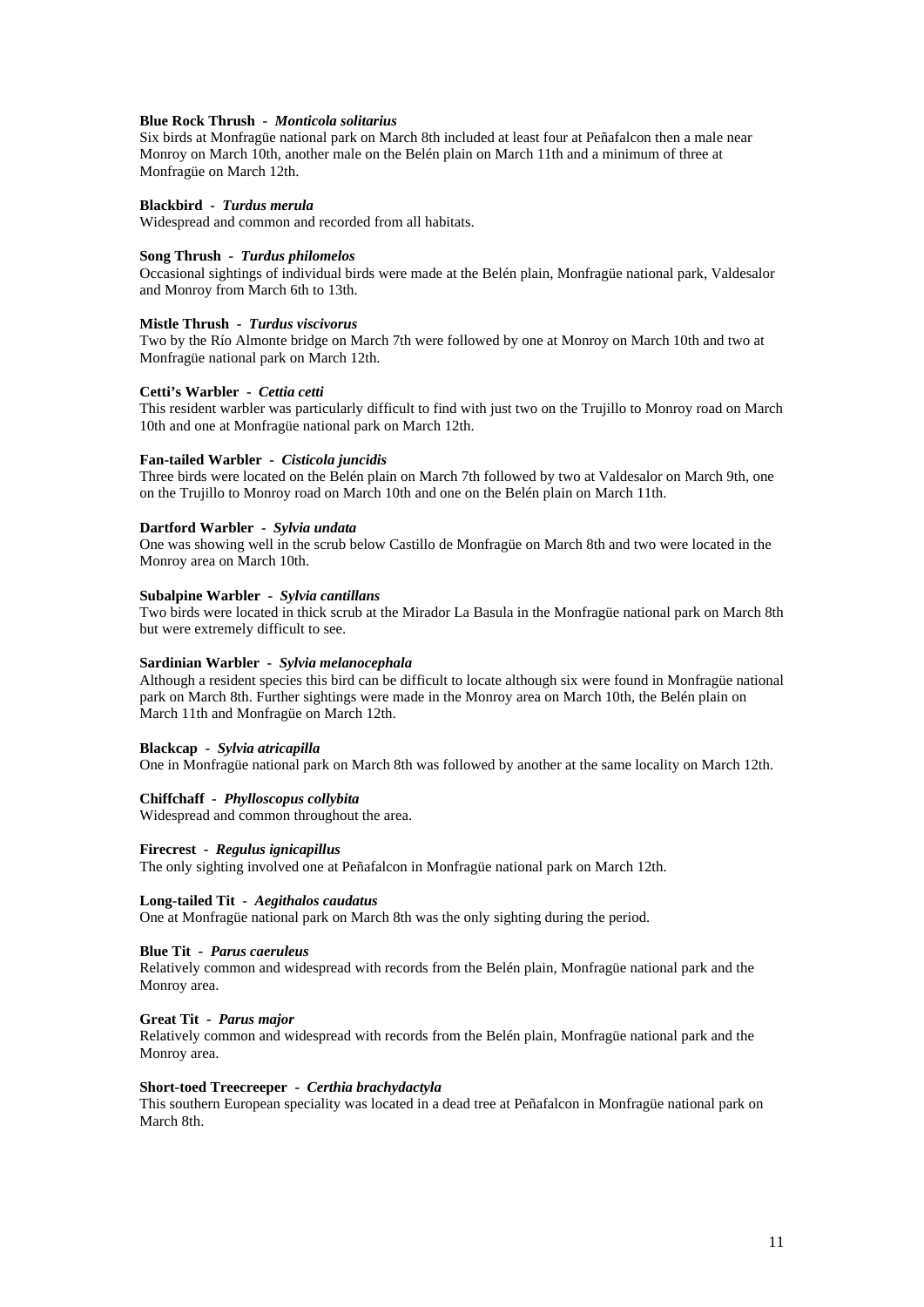#### **Southern Grey Shrike -** *Lanius meridionalis*

Common and widespread with records from all areas and habitats and peak daily counts of 20 on March 9th and 15 on March 10th.

# **Woodchat Shrike -** *Lanius senator*

Very scarce in the cold conditions with just one at Trujillo on March 7th and another on the Belén plain later in the day.

#### **Jay -** *Garrulus glandarius*

Monfragüe national park provided the only records with one there on March 8th and three on May 12th.

#### **Azure-winged Magpie -** *Cyanopica cyana*

Widespread and common throughout the dehesas although can be rather difficult to see well. Peak daily counts involved 20+ on March 7th and 40 on March 9th.

# **Magpie -** *Pica pica*

Widespread and common and recorded from all habitats.

#### **Chough -** *Pyrrhocorax pyrrhocorax*

This species was particularly scarce with just two at Castillo de Monfragüe on March 8th and two at Monfragüe national park on March 12th.

#### **Jackdaw -** *Corvus monedula*

Relatively widespread and common across the whole area and in all habitats.

#### **Carrion Crow -** *Corvus corone*

Somewhat scarce with just occasional birds recorded from the Belén plain on March 7th, Valdesalor on March 9th and Monfragüe national park on March 12th.

#### **Raven -** *Corvus corax*

This resident member of the crow family was recorded on a daily basis and from all areas with peak daily counts of four on the Belén plain on March 7th and seven in the Monroy area on March 12th.

#### **Spotless Starling -** *Sturnus unicolor*

Widespread and common throughout the Extremadura area and a large roost was located at Madrid airport on March 6th.

#### **House Sparrow -** *Passer domesticus*

Extremely common and widespread throughout the region with records from all areas and habitats. A large roost of several hundred birds was located at the Hotel las Cigüeñas at Trujillo.

# **Spanish Sparrow -** *Passer hispaniolensis*

This species certainly appears to have its Spanish stronghold in this region of Extremadura with several large flocks recorded. Peak counts included a minimum of 300 birds on the Belén plain on March 7th and an amazing 1500 at a farmstead on the Trujillo to Monroy road on March 10th

#### **Rock Sparrow -** *Petronia petronia*

The only record involved seven birds at a farmstead just south of Monroy on March 10th.

#### **Common Waxbill -** *Estrilda astrild*

This species was originally introduced into eastern Portugal from South Africa and seems to have spread into this region of Extremadura with approximately 60 located at Valdesalor on March 9th.

#### **Chaffinch -** *Fringilla coelebs*

Widespread and common being recorded from all areas and habitats.

#### **Serin -** *Serinus serinus*

Widespread and common being recorded from all areas and habitats.

#### **Greenfinch -** *Carduelis chloris*

One was at Villareal de San Carlos on March 8th followed by occasional individuals in the Monroy area on March 10th, the Belén plain on March 11th and Monfragüe on March 12th.